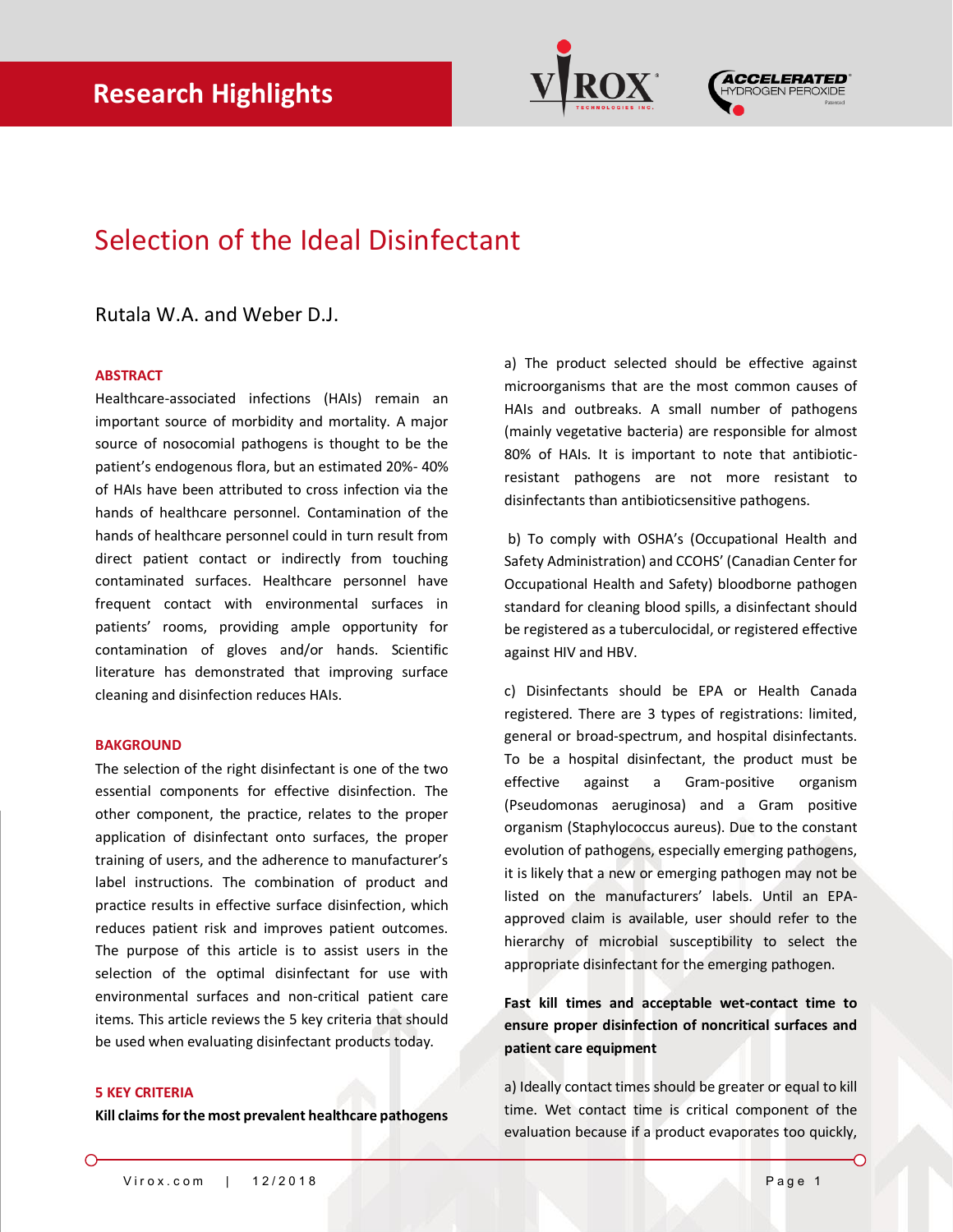



it will not remain in contact with the microorganisms for the necessary kill/contact time. Fast kill times are important because they provide confidence that the prevalent healthcare-associated pathogens are killed before the disinfecting solution can dry or be removed.

b) By law, all applicable label instructions on the EPAregistered products must be followed or the user assumes liability.

c) If the disinfectant dries before achieving the recommended contact time, it is recommended that preparation a formal risk assessment be presented to surveyors when challenged.

d) Nothing is more important than thorough cleaning and disinfection of all hand contact surfaces, i.e. environmental surfaces and patient care equipment.

#### **Safety**

a) The product should be nontoxic and should not cause any harm to users, patients and visitors.

b) The toxicity ratings for disinfectants are danger, warning, caution and none. A facility should choose a product with the lowest toxicity and flammability rating, requiring the least PPE, to provide protection from exposure to adverse health effects.

c) Additionally, disinfectants selected should have an acceptable compatibility profile to ensure that they will not cause damage during routine use on common healthcare surfaces.

## **Ease of Use**

a) The easier a product is to use, the more likely the achievement of use compliance.

b) Disinfectants should be effective in the presence of environmental factors such as organic matter (blood) and hard water which enables one step cleaning and disinfection verses having two independent steps (cleaning followed by disinfecting).

c) Disinfectants should have an acceptable odor, a substantial use life in concentrated form and at the use dilution, and have good cleaning properties.

d) To facilitate use, disinfectants should be available in multiple and convenient forms, and should be composed of a durable substrate that will not easily tear, fall apart, or dry out quickly.

e) Some disinfectants may be affected by certain fabrics or cloths, i.e. cotton and woven microfiber may retain the quaternary ammonium compound (quat binding).

## **Other Factors**

a) Consider suppliers who provide onsite support and training, consultative services and education to help with compliance.

b) Total cost per use as well complexity for the user should be considered. Keep it simple for the staff, standardize where possible to minimize the number of disinfectants to reduce confusion and aid in compliance.

#### **CONCLUSION**

Disinfection of non-critical environmental surfaces and equipment is an essential component of an infection prevention program. Disinfection should render surfaces and equipment free of pathogens in sufficient numbers. While the perfect disinfecting product may not yet exist, a careful process of selection and appropriate use of current disinfectants are necessary to reduce harm to patients and staff.

#### **REFERENCE**

Use of a daily disinfectant cleaner instead of a daily cleaner reduced hospital-acquired infection rate. AJIC 43 (2015) 141-6

◠